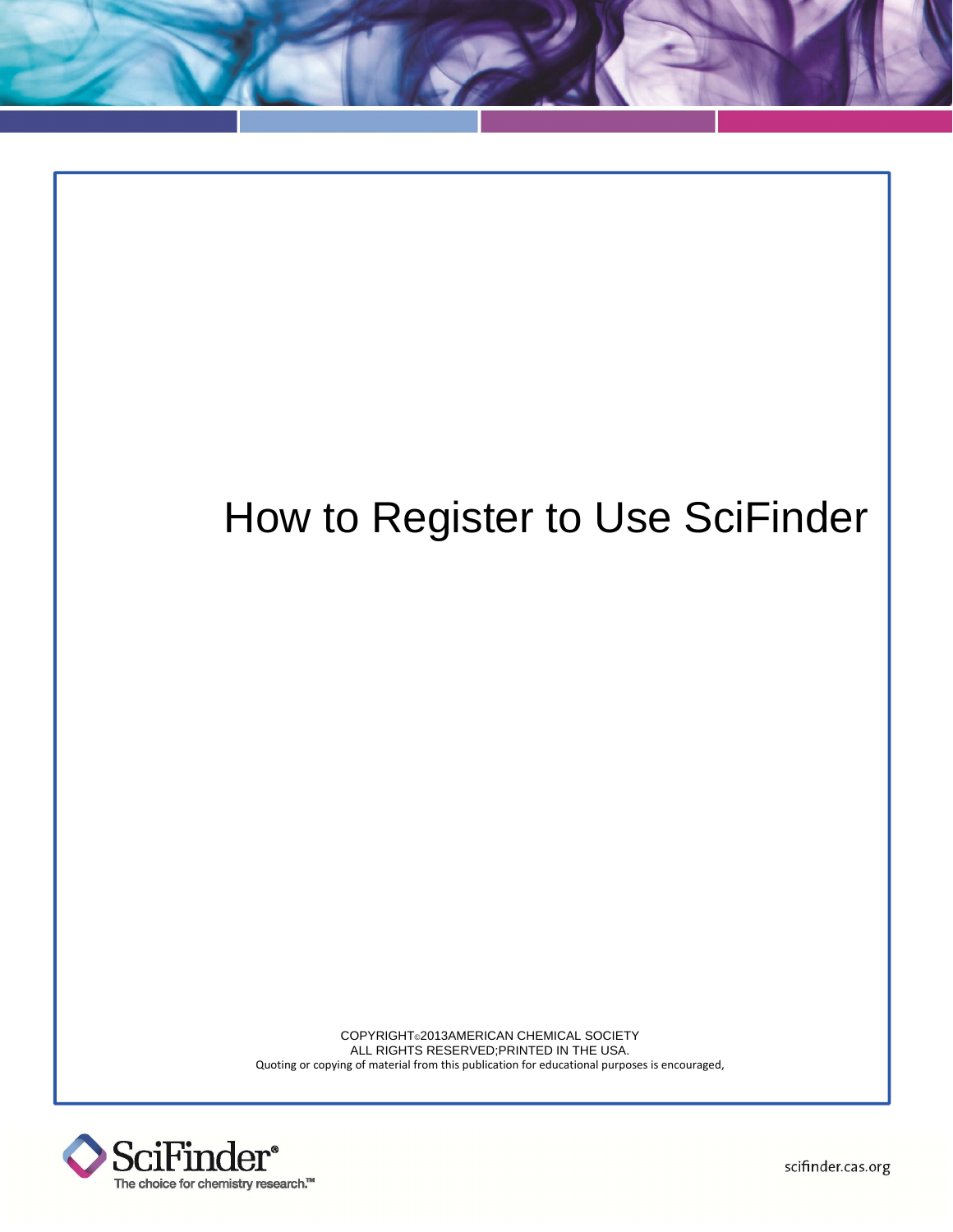## SciFinder Registration

As a SciFinder user, you can create your own username and password using a registration form. The URL for the form is provided by your institution's SciFinder administrator or librarian.

The registration form must be used from an IP address authorized by the SciFinder administrator or librarian. If you access SciFinder via proxy server or VPN, please contact your SciFinder Administrator or your institution's librarian for the appropriate SciFinder URL.

After you submit the form, CAS sends you an email message with instructions for completing the registration process. Therefore, you must have an e-mail address with your institution's e-mail domain.

An overview of the registration process is shown below.

## REGISTERING FOR YOUR SCIFINDER ACCOUNT

1. Use the URL provided by your SciFinder administrator to access the SciFinder registration form. Click **Next**.



2. Click **Accept** if you agree to the License Agreement; click **Decline** if you do not.

|                          | SciFinder®<br>The choice for chemistry research.™                                                                                                                                                                                                                                                                                                                                                                                                            |  |
|--------------------------|--------------------------------------------------------------------------------------------------------------------------------------------------------------------------------------------------------------------------------------------------------------------------------------------------------------------------------------------------------------------------------------------------------------------------------------------------------------|--|
| <b>License Agreement</b> |                                                                                                                                                                                                                                                                                                                                                                                                                                                              |  |
|                          | SciFinder <sup>®</sup> is for Educational use ONLY.                                                                                                                                                                                                                                                                                                                                                                                                          |  |
|                          | Commercial use of your University account is strictly prohibited.                                                                                                                                                                                                                                                                                                                                                                                            |  |
|                          | By clicking the Accept button, I agree to the terms below:                                                                                                                                                                                                                                                                                                                                                                                                   |  |
| 4.<br>5.<br>6.           | I am a current faculty, staff member or officially registered student of the University.<br>I will use SciFinder® ONLY for my own academic research.<br>I will not use SciFinder® for commercial research or for organizations other than my University.<br>I will not share my unique username and password with any other individual.<br>I will not use an automated script.<br>I may store no more than 5,000 records in electronic form at any one time. |  |
|                          | Violations of these terms may result in your University losing SciFinder® access.<br>Contact your University's Key Contact for assistance or CAS Customer Care (help@cas.org) for commercial licensing information.                                                                                                                                                                                                                                          |  |
|                          | Decline                                                                                                                                                                                                                                                                                                                                                                                                                                                      |  |

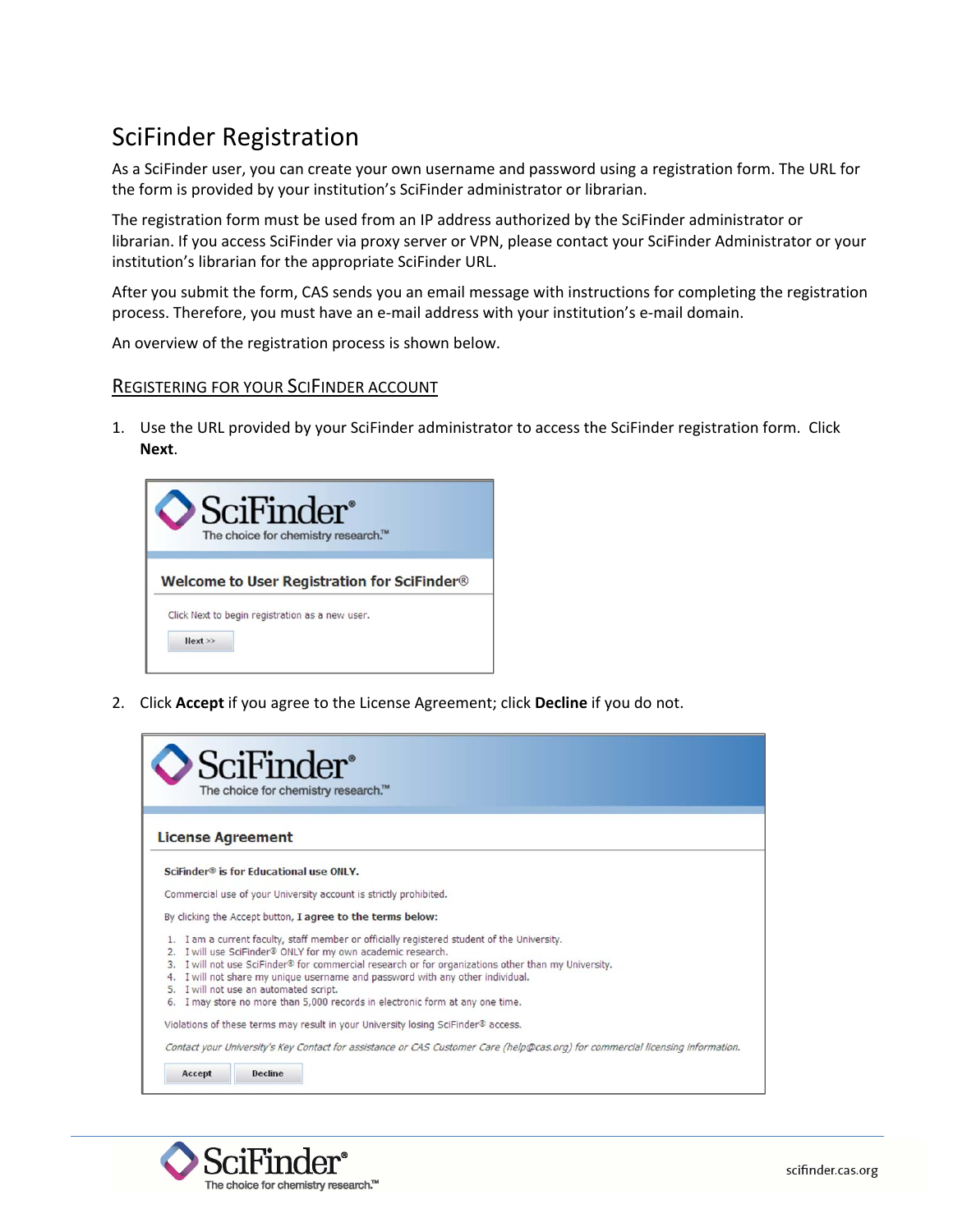3. Enter your contact information. While only your name and email address are required, the additional information will help CAS better understand SciFinder users, allowing us to improve the products and services we offer.

| SciFinder <sup>®</sup>                                             | The choice for chemistry research.™ |             |  |
|--------------------------------------------------------------------|-------------------------------------|-------------|--|
| <b>Registration Information</b>                                    |                                     |             |  |
| Please provide the following information:<br>$(bold^* = required)$ |                                     |             |  |
| <b>Contact Information</b>                                         |                                     |             |  |
| <b>First Name*:</b>                                                |                                     |             |  |
| Last Name*:                                                        |                                     |             |  |
| $Email*$ :                                                         |                                     |             |  |
| Confirm Email*:                                                    |                                     |             |  |
| Phone Number:                                                      |                                     |             |  |
| Fax Number:                                                        |                                     |             |  |
| Area of Research: Select one                                       |                                     |             |  |
|                                                                    | Job Title: Select one               |             |  |
| <b>Username and Password</b>                                       |                                     |             |  |
| Username*:                                                         |                                     | <b>Tips</b> |  |
| Password*:                                                         |                                     |             |  |
| Re-enter Password*:                                                |                                     |             |  |
| <b>Security Information</b>                                        |                                     |             |  |
| Security Question*: Select one                                     |                                     |             |  |
| Answer*:                                                           |                                     | Why?        |  |

4. Specify a username and password.

Your username must be unique and contain 5‐15 characters. It can contain only letters or a combination of letters, numbers, and/or these special characters:

- ‐ (dash)
- \_ (underscore)
- . (period)
- $\bullet$  @ (at symbol)

Your password must contain 7‐15 characters and include:

- Mixed upper- and lowercase letters
- **Numbers**
- Non-alphanumeric characters (e.g.,  $\omega$ , #, %, &, \*)